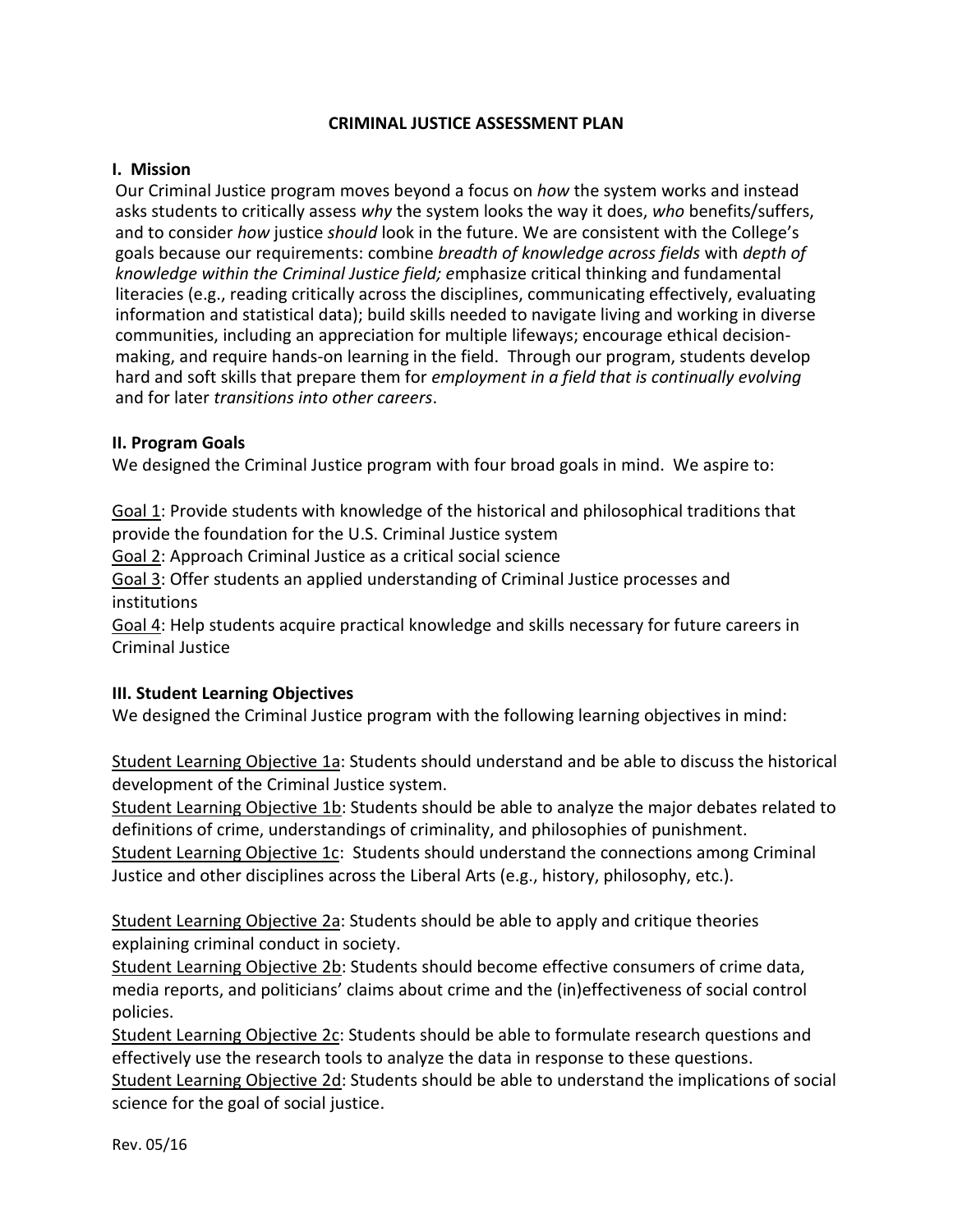Student Learning Objective 3a: Students should be familiar with and critically evaluate the Criminal Justice system at local, state, federal, and global levels.

Student Learning Objective 3b: Students should understand how individuals move through the Criminal Justice system (i.e., policing, courts, and correctional processing).

Student Learning Objective 3c: Students should understand the relationships among Criminal Justice institutions and other important social institutions (e.g., economy, polity, family, etc.).

Student Learning Objective 4a: Students should be familiar with career options and begin to build a Criminal Justice network of professionals and community agencies. Student Learning Objective 4b: Students should be able to connect course materials to real life situations through hands-on learning.

# **IV. Measurable Learning Outcomes**

We expect students who complete the Criminal Justice Program to be able to do the following:

Learning Outcome 1a1: Students will know the history of common law. Learning Outcome 1a2: Students will be able to connect contemporary aspects of the U.S. legal system to their common law roots.

Learning Outcome 1b1: Students will correctly use Criminal Justice terminology. Learning Outcome 1b2: Students will be able to compare and contrast philosophies of punishment.

Learning Outcome 1c1: Students will connect philosophies of punishment to a specific correctional institution (i.e., Auburn Correctional Facility).

Learning Outcome 1c2: Students will connect local history to a specific correctional institution (i.e., Auburn Correctional Facility).

Learning Outcome 2a1: Students will know the strengths and weaknesses of major theories. Learning Outcome 2a2: Students will be able to apply theories to specific cases.

Learning Outcome 2b1: Students will be able to interpret basic statistics. Learning Outcome 2b2: Students will know the strengths and weaknesses of major crime datasets (e.g., UCR, NCVS, etc.).

Learning Outcome 2c3: Students will be able to use appropriate software packages (e.g., SPSS, PSPP, NVivo, etc.).

Learning Outcome 2c1: Students will know the assumptions of positivist epistemology. Learning Outcome 2c2: Students will be able to develop theoretical and operational definitions for criminal justice variables.

Learning Outcome 2c3: Students will know the strengths and weaknesses of experiments, social surveys, content analysis, and qualitative interviewing.

Learning Outcome 2c4: Students will write research reports appropriate for the social sciences.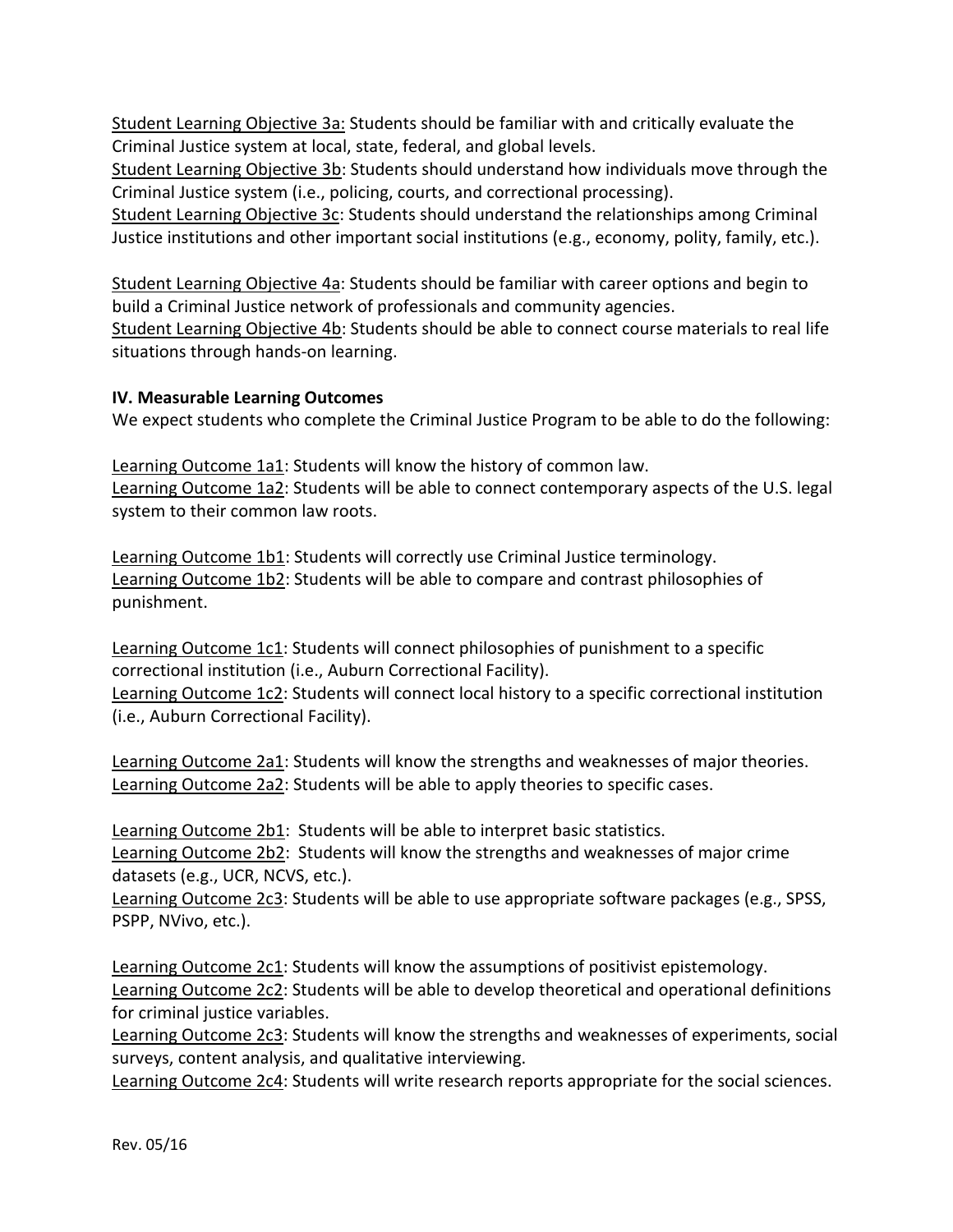Learning Outcome 2d1: Students will be able to compare and contrast different models of justice.

Learning Outcome 2d2: Students will be able to identify the real-world implications of research findings.

Learning Outcome 3a1: Students will understand the various types of laws and courts that operate at each level.

Learning Outcome 3a2: Students will understand how crime (e.g., terrorism, genocide, cybercrime, human trafficking, etc.) connects the local and global.

Learning Outcome 3b1: Students will understand the stages of the Criminal Justice system and know the professional duties associated with each role.

Learning Outcome 3b2: Students will be able to describe the process through which a specific case would move through the Criminal Justice System.

Learning Outcome 3b3: Students will understand the rights of the accused/imprisoned.

Learning Outcome 3c1: Students will understand the relationships between opportunity structures associated with race, class, gender and criminal behavior.

Learning Outcome 3c2: Students will understand the relationship between prior criminal behavior and incarceration with the likelihood of individuals' future success or failure in conventional opportunity structures.

Learning Outcome 4a1: Students will develop a professional portfolio. Learning Outcome 4a2: Students will complete a minimum of 80 hours working with professionals in a Criminal Justice field.

Learning Outcome 4b1: Students will document firsthand observations from the field. Learning Outcome 4b2: Students will synthesize observations and course materials.

# **V. Means of Assessment**

Most courses in the Criminal Justice curriculum have multiple learning objectives; yet, courses tend to emphasize some learning objectives more so than others. The following table indicates where, how, and by what standard we will assess specific learning outcomes associated with our learning objectives: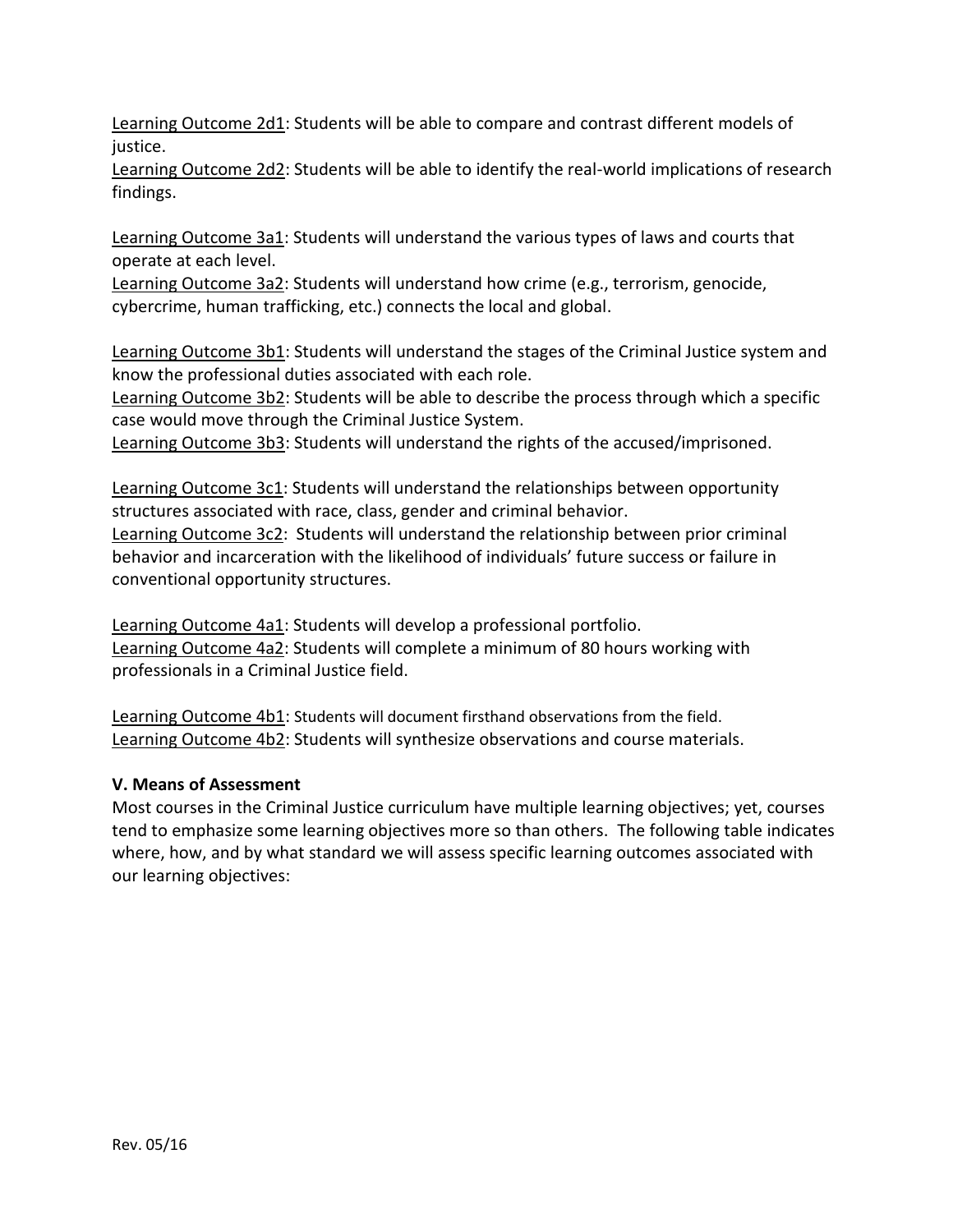| Goal         | Objective                                                                                                                                                                                       | <b>Outcome</b>                                                                                                                                     | How<br><b>Outcome</b><br>is<br><b>Measured</b> | <b>Measurement</b><br>Tool | <b>Success</b><br><b>Criteria</b>                      | Data<br>Location           |
|--------------|-------------------------------------------------------------------------------------------------------------------------------------------------------------------------------------------------|----------------------------------------------------------------------------------------------------------------------------------------------------|------------------------------------------------|----------------------------|--------------------------------------------------------|----------------------------|
| $\mathbf{1}$ |                                                                                                                                                                                                 | Provide students with knowledge of the historical and philosophical traditions that provide the<br>foundation for the U.S. Criminal Justice system |                                                |                            |                                                        |                            |
|              | A. Students<br>should<br>understand and<br>be able to<br>discuss the<br>historical<br>development of<br>the Criminal<br>Justice system.                                                         | 1. Students will<br>know the history of<br>common law.                                                                                             | <b>CRIM 301</b>                                | Exam                       | Majority of<br>students<br>earning<br>75% or<br>higher | Karbhari                   |
|              |                                                                                                                                                                                                 | 2. Students will be<br>able to connect<br>contemporary<br>aspects of the U.S.<br>legal system to their<br>common law roots.                        | <b>CRIM 301</b>                                | Essay                      | Majority of<br>students<br>earning<br>75% or<br>higher | Karbhari                   |
|              | <b>B.</b> Students<br>should be able<br>to analyze the<br>major debates<br>related to<br>definitions of<br>crime,<br>understandings<br>of criminality,<br>and<br>philosophies of<br>punishment. | 1. Students will<br>correctly use<br><b>Criminal Justice</b><br>terminology.                                                                       | <b>CRIM 115</b>                                | Exam                       | Majority of<br>students<br>earning<br>75% or<br>higher | Renfrow<br>and<br>Karbhari |
|              |                                                                                                                                                                                                 | 2. Students will<br>compare and<br>contrast<br>philosophies of<br>punishment.                                                                      | <b>CRIM 302</b>                                | Essay                      | Majority of<br>students<br>earning<br>75% or<br>higher | Karbhari                   |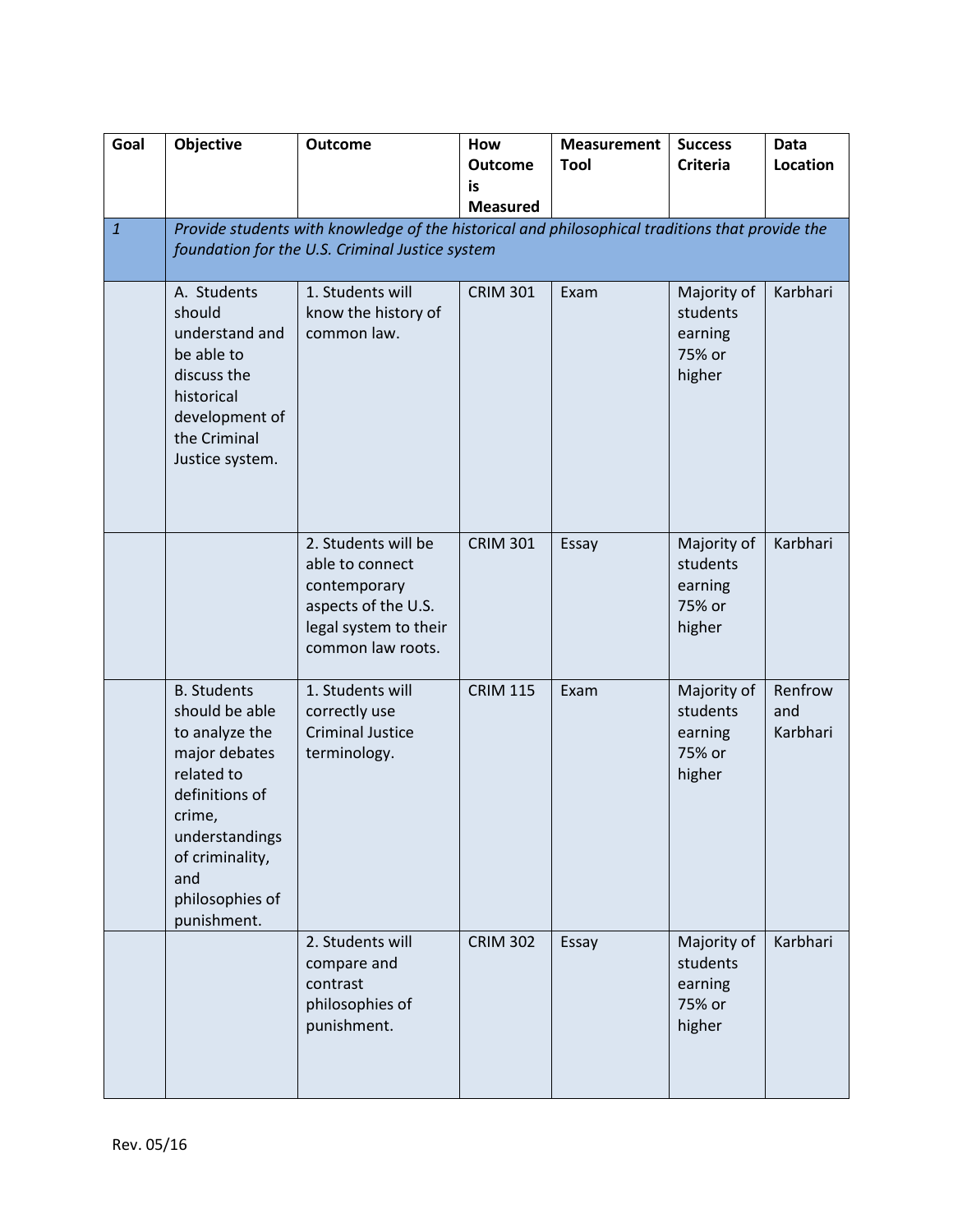|                | C. Students<br>should<br>understand the<br>connections<br>among Criminal<br>Justice and<br>other disciplines<br>across the<br><b>Liberal Arts</b><br>(e.g., history,<br>philosophy,<br>$etc.$ ). | 1. Students will<br>connect<br>philosophies of<br>punishment to a<br>specific correctional<br>institution (i.e.,<br><b>Auburn Correctional</b><br>Facility). | <b>CRIM 303</b>                                | Essay                      | Majority of<br>students<br>earning<br>75% or<br>higher | Karbhari                   |
|----------------|--------------------------------------------------------------------------------------------------------------------------------------------------------------------------------------------------|--------------------------------------------------------------------------------------------------------------------------------------------------------------|------------------------------------------------|----------------------------|--------------------------------------------------------|----------------------------|
|                |                                                                                                                                                                                                  | 2. Students will<br>connect local history<br>to a specific<br>correctional<br>institution (i.e.,<br><b>Auburn Correctional</b><br>Facility).                 | <b>CRIM 303</b>                                | Essay                      | Majority of<br>students<br>earning<br>75% or<br>higher | Karbhari                   |
| Goal           | Objective                                                                                                                                                                                        | <b>Outcome</b>                                                                                                                                               | How<br><b>Outcome</b><br>is<br><b>Measured</b> | <b>Measurement</b><br>Tool | <b>Success</b><br><b>Criteria</b>                      | <b>Data</b><br>Location    |
|                |                                                                                                                                                                                                  |                                                                                                                                                              |                                                |                            |                                                        |                            |
| $\overline{2}$ |                                                                                                                                                                                                  | Approach Criminal Justice as a critical social science                                                                                                       |                                                |                            |                                                        |                            |
|                | A. Students<br>should be able<br>to apply and<br>critique theories<br>explaining<br>criminal<br>conduct in<br>society.                                                                           | 1. Students will<br>know the strengths<br>and weaknesses of<br>major theories.                                                                               | <b>CRIM 115</b>                                | Essay                      | Majority of<br>students<br>earning<br>75% or<br>higher | Renfrow<br>and<br>Karbhari |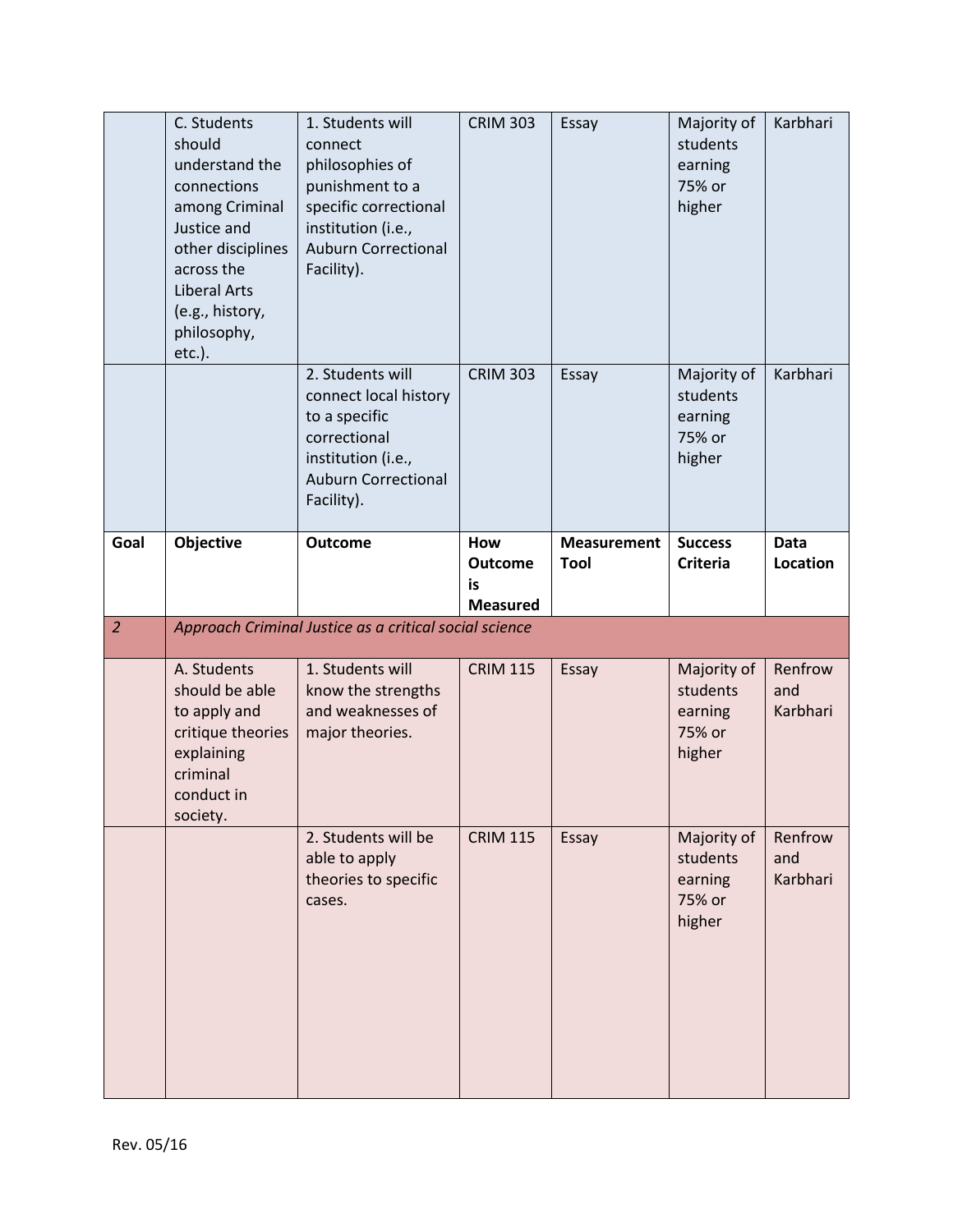| <b>B.</b> Students<br>should become<br>effective<br>consumers of<br>crime data,<br>media reports,<br>and politicians'<br>claims about<br>crime and the<br>(in)effectiveness<br>of social control<br>policies. | 1. Students will be<br>able to interpret<br>basic statistics.                                                                 | <b>MATH 151</b> | <b>Final Grade</b>                 | Majority of<br>majors<br>earning C+<br>or higher<br>final grade | Renfrow<br>and<br>Karbhari |
|---------------------------------------------------------------------------------------------------------------------------------------------------------------------------------------------------------------|-------------------------------------------------------------------------------------------------------------------------------|-----------------|------------------------------------|-----------------------------------------------------------------|----------------------------|
|                                                                                                                                                                                                               | 2. Students will<br>know the strengths<br>and weaknesses of<br>major crime<br>datasets (e.g., UCR,<br>NCVS, etc.).            | <b>CRIM 115</b> | Quiz                               | Majority of<br>students<br>earning<br>75% or<br>higher          | Renfrow<br>and<br>Karbhari |
|                                                                                                                                                                                                               | 3. Students will be<br>able to use<br>appropriate<br>software packages<br>(e.g., SPSS, PSPP,<br>NVivo, etc.).                 | <b>SOC 294</b>  | <b>Short Writing</b><br>Assignment | Majority of<br>students<br>earning<br>75% or<br>higher          | Renfrow                    |
| C. Students<br>should be able<br>to formulate<br>research<br>questions and<br>effectively use<br>the research<br>tools to analyze<br>the data in<br>response to<br>these questions.                           | 1. Students will<br>know the<br>assumptions of<br>positivist<br>epistemology.                                                 | <b>SOC 294</b>  | <b>Short Writing</b><br>Assignment | Majority of<br>students<br>earning<br>75% or<br>higher          | Renfrow                    |
|                                                                                                                                                                                                               | 2. Students will be<br>able to develop<br>theoretical and<br>operational<br>definitions for<br>criminal justice<br>variables. | <b>SOC 294</b>  | <b>Short Writing</b><br>Assignment | Majority of<br>students<br>earning<br>75% or<br>higher          | Renfrow                    |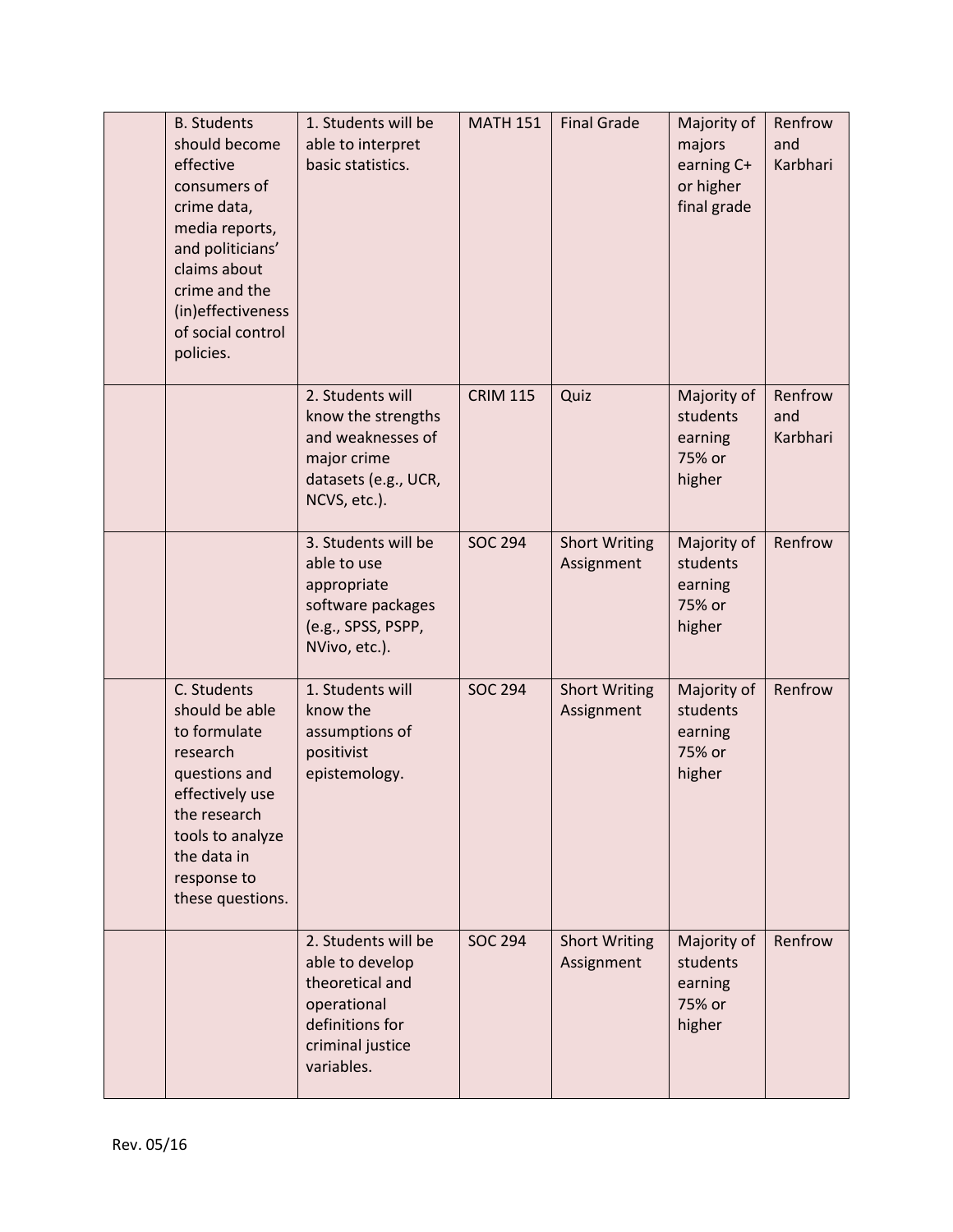|      |                                                                                                                                                                        | 3. Students will<br>know the strengths<br>and weaknesses of<br>experiments, social<br>surveys, content<br>analysis, and<br>qualitative<br>interviewing.<br>4. Students will<br>write research | <b>SOC 294</b><br><b>CRIM 401</b>              | <b>Short Writing</b><br>Assignment<br>Research<br>Report | Majority of<br>students<br>earning<br>75% or<br>higher<br>Majority of<br>students | Renfrow<br>Renfrow<br>and |
|------|------------------------------------------------------------------------------------------------------------------------------------------------------------------------|-----------------------------------------------------------------------------------------------------------------------------------------------------------------------------------------------|------------------------------------------------|----------------------------------------------------------|-----------------------------------------------------------------------------------|---------------------------|
|      |                                                                                                                                                                        | reports appropriate<br>for the social<br>sciences.                                                                                                                                            |                                                |                                                          | earning B<br>or higher                                                            | Karbhari                  |
|      | D. Students<br>should be able<br>to understand<br>the implications<br>of social science<br>for the goal of<br>social justice.                                          | 1. Students will be<br>able to compare and<br>contrast different<br>models of justice.                                                                                                        | <b>CRIM 301</b>                                | Essay                                                    | Majority of<br>students<br>earning<br>75% or<br>higher                            | Karbhari                  |
|      |                                                                                                                                                                        | 2. Students will be<br>able to identify the<br>real-world<br>implications of<br>research<br>findings.                                                                                         | <b>CRIM 301</b>                                | Essay                                                    | Majority of<br>students<br>earning<br>75% or<br>higher                            | Karbhari                  |
| Goal | Objective                                                                                                                                                              | <b>Outcome</b>                                                                                                                                                                                | How<br><b>Outcome</b><br>is<br><b>Measured</b> | <b>Measurement</b><br>Tool                               | <b>Success</b><br><b>Criteria</b>                                                 | <b>Data</b><br>Location   |
| 3    |                                                                                                                                                                        | Offer students an applied understanding of Criminal Justice processes and institutions                                                                                                        |                                                |                                                          |                                                                                   |                           |
|      | A. Students<br>should be<br>familiar with<br>and critically<br>evaluate the<br><b>Criminal Justice</b><br>system at local,<br>state, federal,<br>and global<br>levels. | 1. Students will<br>understand the<br>various types of laws<br>and courts that<br>operate at each<br>level.                                                                                   | <b>CRIM 303</b>                                | Essay                                                    | Majority of<br>students<br>earning<br>75% or<br>higher                            | Karbhari                  |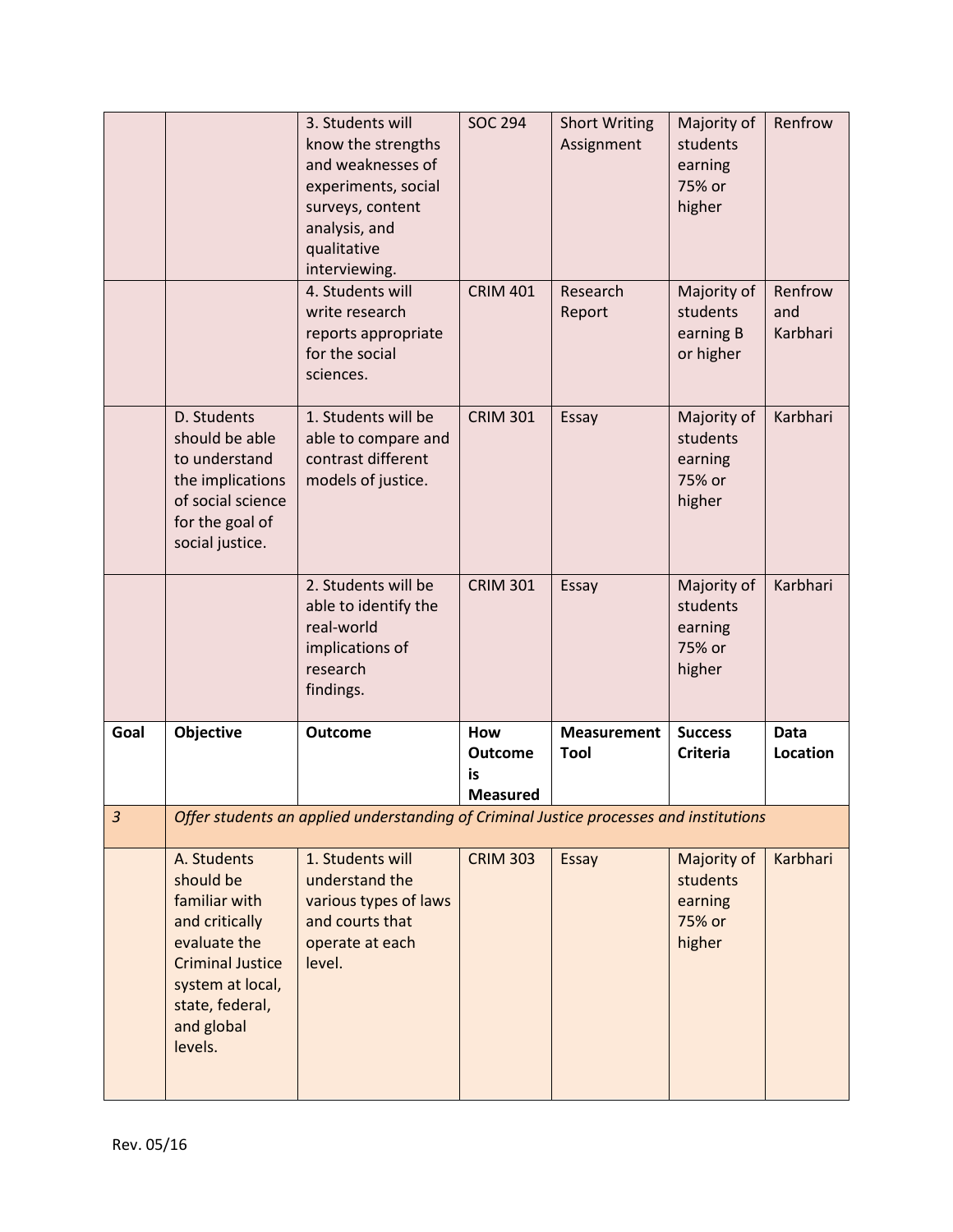|                                                                                                                                                                                                           | 2. Students will<br>understand how<br>crime (e.g.,<br>terrorism, genocide,<br>cybercrime, human<br>trafficking, etc.)<br>connects the local<br>and global.         | <b>CRIM 303</b> | Essay | Majority of<br>students<br>earning<br>75% or<br>higher | Karbhari |
|-----------------------------------------------------------------------------------------------------------------------------------------------------------------------------------------------------------|--------------------------------------------------------------------------------------------------------------------------------------------------------------------|-----------------|-------|--------------------------------------------------------|----------|
| <b>B. Students</b><br>should<br>understand how<br>individuals<br>move through<br>the Criminal<br>Justice system<br>(i.e., policing,<br>courts, and<br>correctional<br>processing).                        | 1. Students will<br>understand the<br>stages of the<br><b>Criminal Justice</b><br>system and know<br>the professional<br>duties associated<br>with each role.      | <b>CRIM 301</b> | Essay | Majority of<br>students<br>earning<br>75% or<br>higher | Karbhari |
|                                                                                                                                                                                                           | 2. Students will be<br>able to describe the<br>process through<br>which a specific case<br>would move<br>through the Criminal<br>Justice System.                   | <b>CRIM 301</b> | Essay | Majority of<br>students<br>earning<br>75% or<br>higher | Karbhari |
|                                                                                                                                                                                                           | 3. Students will<br>understand the<br>rights of the<br>accused/imprisoned.                                                                                         | <b>CRIM 302</b> | Quiz  | Majority of<br>students<br>earning<br>75% or<br>higher | Karbhari |
| C. Students<br>should<br>understand the<br>relationships<br>among Criminal<br>Justice<br>institutions and<br>other important<br>social<br>institutions<br>(e.g., economy,<br>polity, family,<br>$etc.$ ). | 1. Students will<br>understand the<br>relationships<br>between<br>opportunity<br>structures<br>associated with<br>race, class, gender<br>and criminal<br>behavior. | <b>CRIM 201</b> | Essay | Majority of<br>students<br>earning<br>75% or<br>higher | Karbhari |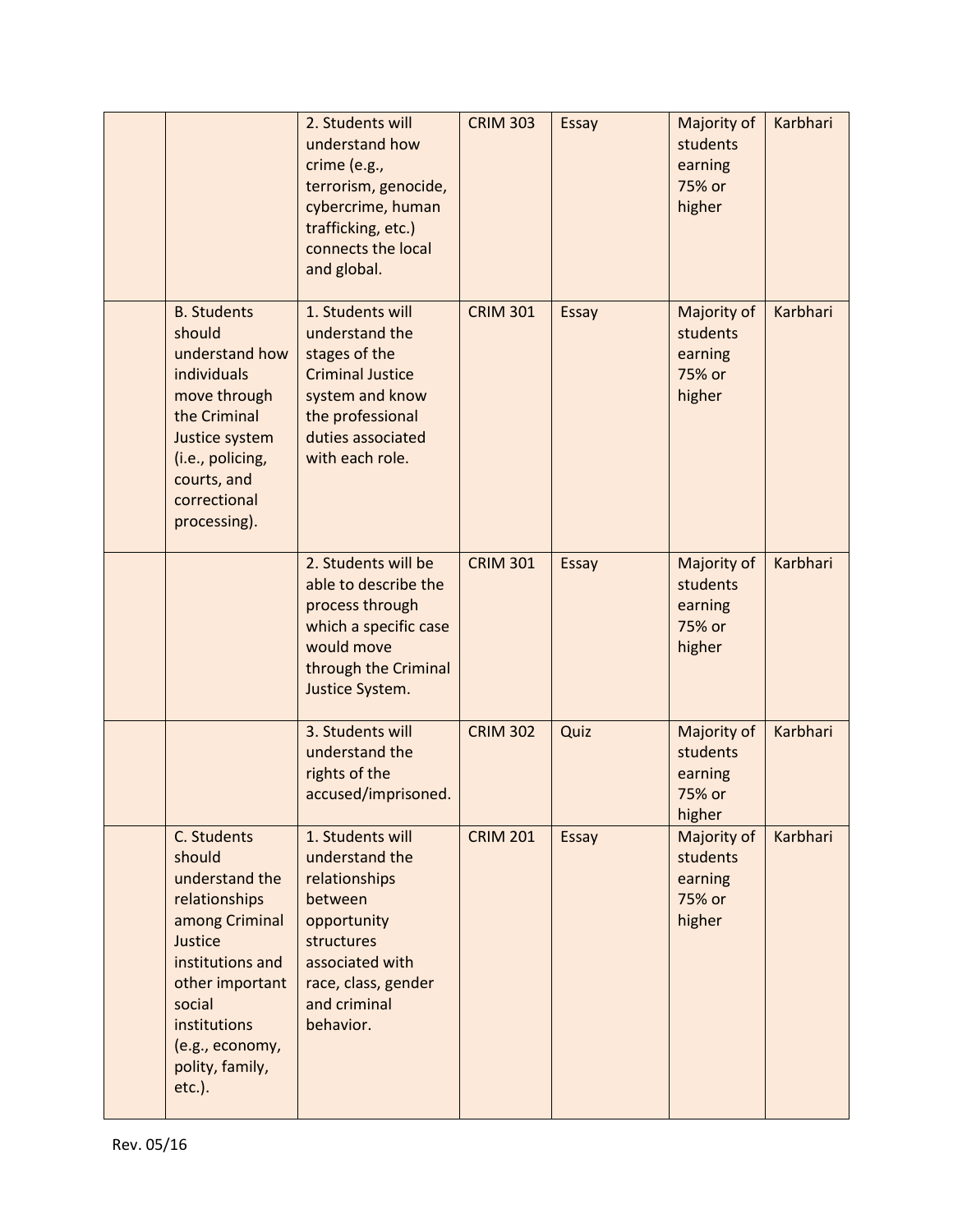|                |                                                                                                                                                                      | 2. Students will<br>understand the<br>relationship<br>between prior<br>criminal<br>behavior and<br>incarceration with<br>the likelihood of<br>individuals' future<br>success or failure in<br>conventional<br>opportunity<br>structures. | <b>CRIM 115</b>             | Exam                                                                                          | Majority of<br>students<br>earning<br>75% or<br>higher | Renfrow<br>and<br>Karbhari     |
|----------------|----------------------------------------------------------------------------------------------------------------------------------------------------------------------|------------------------------------------------------------------------------------------------------------------------------------------------------------------------------------------------------------------------------------------|-----------------------------|-----------------------------------------------------------------------------------------------|--------------------------------------------------------|--------------------------------|
| Goal           | Objective                                                                                                                                                            | <b>Outcome</b>                                                                                                                                                                                                                           | How<br><b>Outcome</b><br>is | <b>Measurement</b><br><b>Tool</b>                                                             | <b>Success</b><br><b>Criteria</b>                      | <b>Data</b><br><b>Location</b> |
| $\overline{4}$ | <b>Justice</b>                                                                                                                                                       | Help students acquire practical knowledge and skills necessary for future careers in Criminal                                                                                                                                            | <b>Measured</b>             |                                                                                               |                                                        |                                |
|                | A. Students<br>should be<br>familiar with<br>career options<br>and begin to<br>build a Criminal<br>Justice network<br>of professionals<br>and community<br>agencies. | 1. Students will<br>develop a<br>professional<br>portfolio.                                                                                                                                                                              | <b>CRIM 401</b>             | Professional<br>resume, cover<br>letter, and<br>comp. exam<br>reflection<br>essay             | 100%<br>completion                                     | Renfrow<br>and<br>Karbhari     |
|                |                                                                                                                                                                      | 2. Students will<br>complete a<br>minimum of 80<br>hours working with<br>professionals in a<br><b>Criminal Justice</b><br>field.                                                                                                         | <b>CRIM</b><br>290/390      | Hour log<br>documenting<br>80+ hours and<br>positive<br>evaluation<br>from site<br>supervisor | 100%<br>completion                                     | Renfrow<br>and<br>Welsh        |